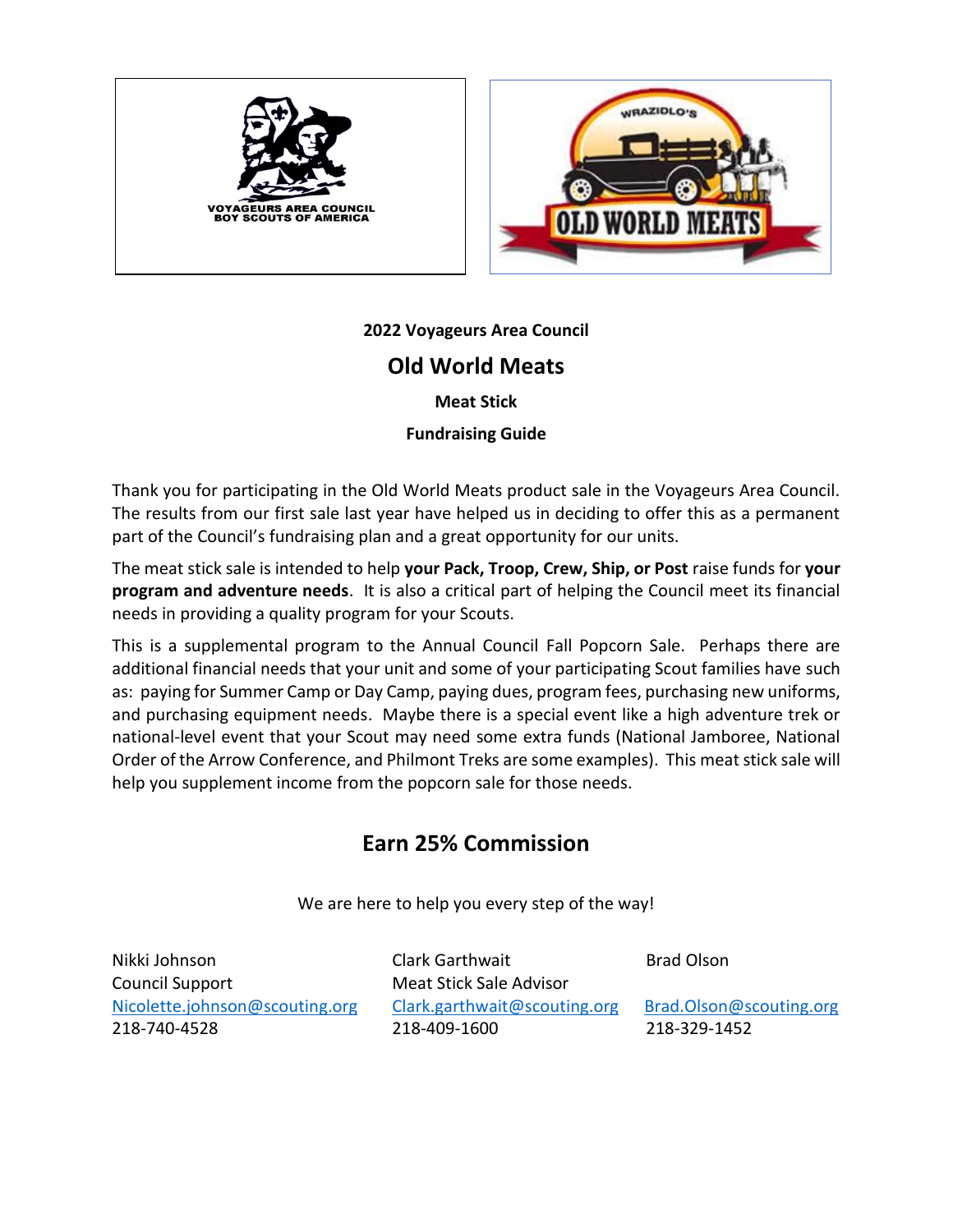### **Calendar**

| February 10         | Sales information available                                                                                                                                 |
|---------------------|-------------------------------------------------------------------------------------------------------------------------------------------------------------|
| March 8             | Register for the 2022 Meat Stick Sale using Google link                                                                                                     |
|                     | <b>Meat Stick Sale Unit Registration</b>                                                                                                                    |
| March 9             | Zoom meeting at 7:00 pm.                                                                                                                                    |
| March 20            | Meat Stick order due using Google link                                                                                                                      |
| March 28            | Pick-up product at Council Service Center                                                                                                                   |
| March 29            | Sale begins                                                                                                                                                 |
| March $29 -$ May 22 | Reorder more product as needed                                                                                                                              |
| <b>April 29</b>     | Good Faith payment due to the council office for inventory<br>received                                                                                      |
| May 1               | <b>Wisconsin Fishing Opener</b>                                                                                                                             |
| May 14              | Minnesota Fishing Opener                                                                                                                                    |
| May 23              | Last day to return any unopened caddies to Council Service Center                                                                                           |
| May 24              | Invoices sent out electronically                                                                                                                            |
| June 14             | Final payment by check or debit care are due to Council Service<br>Center. Units that have not made their final payment will only<br>earn \$5.00 per caddy. |

## **Overview of the Sale**

We are partnering with Old World Meats for our meat stick sale. They are local and have worked with other councils and youth organizations like us. This year we will be expanding and offering all 12 flavors.

The six flavors we will have on hand to replenish your sale and are returnable.

| <b>Bloody Mary</b> | Habanero Hot      |
|--------------------|-------------------|
| Honey BBQ          | Mandarin Teriyaki |
| Original Mild      | Pepperoni         |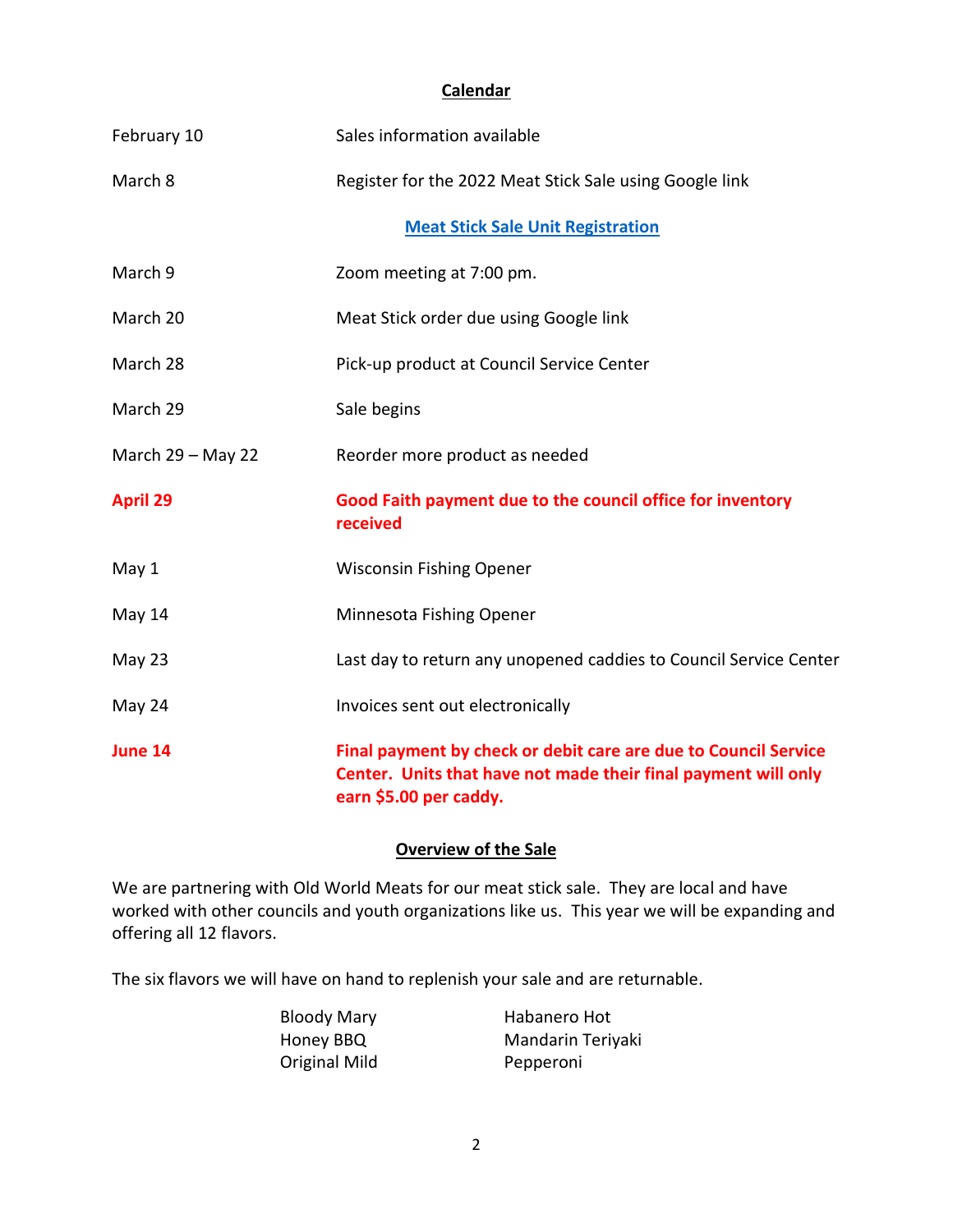**Six Flavors will be classified as "Special Order" and will not be returnable.**

| <b>BBQ</b>                | <b>Buffalo Ranch</b> |
|---------------------------|----------------------|
| <b>Buffalo Style</b>      | <b>Dill Pickle</b>   |
| <b>Onion &amp; Garlic</b> | <b>Pepper Cheese</b> |

These flavors were chosen by units that participated last year and consulting with Old World Meats on their most popular flavors.

Units will order by the "caddy". Each caddy holds 20 meats sticks of that variety (note: they cannot be mixed). **Each caddy sells for \$25.00** – which means that each meat stick sells for \$1.25. Of the \$25.00 per caddy:

- $\text{\textcircled{*}}$  \$11.00 pays for the product
- **\$7.00 goes to the Council** for the fundraiser
- **\$5.00 goes to the unit** for commissions
	- o **If the unit makes their final payment to the Council Service Center by June 14th the unit will earn a bonus commission of \$2.00 per caddy.**

Units may choose to allow Scouts to sell the product in two ways:

- 1.) Sell the entire caddy for \$25.00
- 2.) Sell individual meat sticks for \$1.25 each
- 3.) Sell 4 sticks for \$5.00
- 4.) Sell a variety caddy for \$25.00

There are advantages to selling each way. Regardless of the method of sales, the entire caddy must be paid for when the unit settles with the Council. A partial caddy, or opened caddy, cannot be returned! The Council will collect \$18.00 for every caddy sold if unit makes final payment by June  $14<sup>th</sup>$ . If payment is received after June  $14<sup>th</sup>$  the council will collect \$20.00 per caddy. The Council will be responsible to pay Old World Meats. This is one of the benefits and services the Council provides to the units.

#### **Advantages of Participating in the Meat Stick Sale**

- No upfront cost to the unit
- **<sup>s</sup>** Easy to sell
- $\bullet$  Any opened product can be used as snacks for hikes, day camps, summer camp or any unit activity
- $*$  Unit keeps their commission and can be used before summer activities
- $\bullet$  You can return the six designated flavors in unopened caddies without a penalty. **Refer to page 2 for flavors that are not returnable.**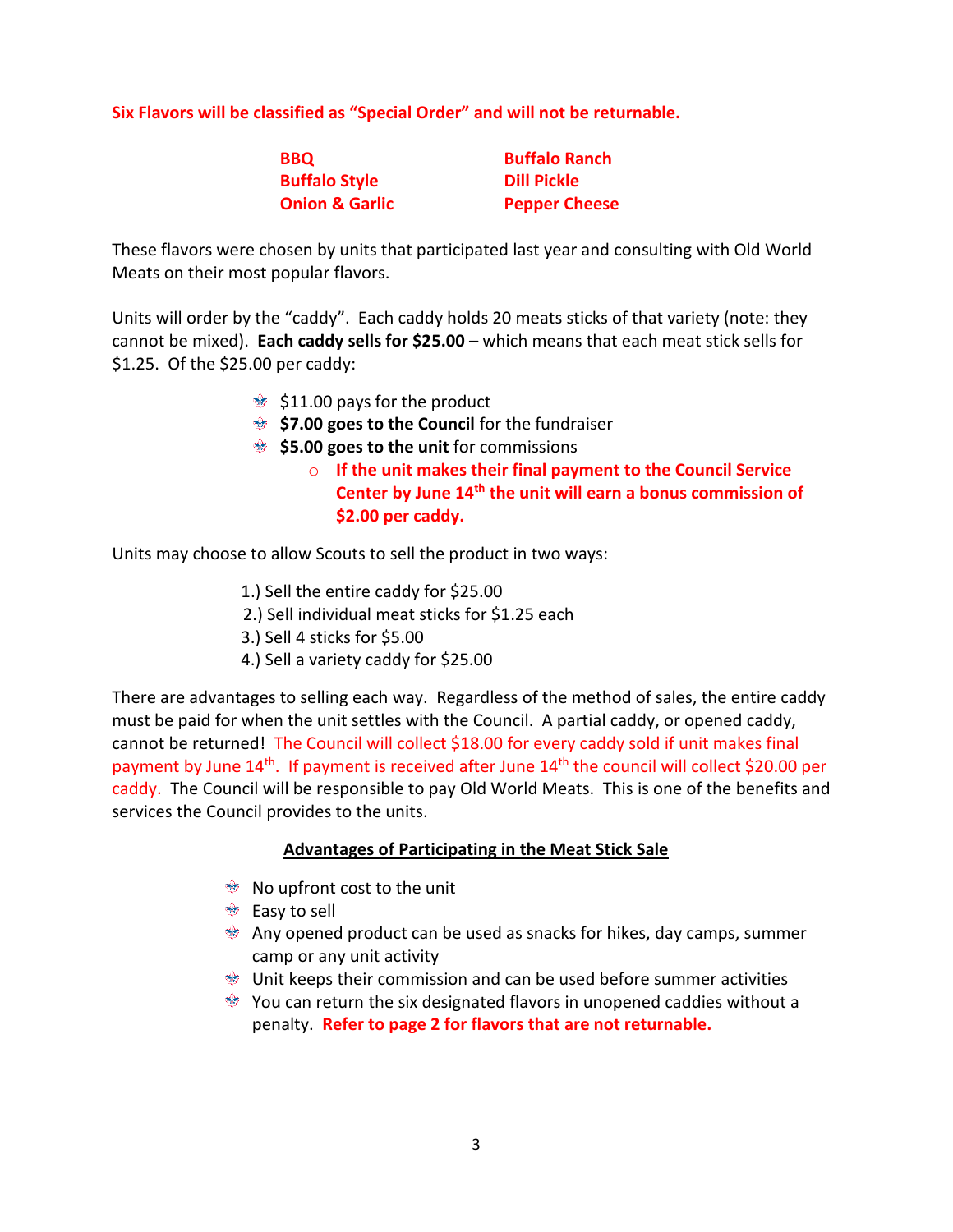#### **How to Register for the Sale**

We will be utilizing Google Forms to register for the 2022 Meat Stick Sale. To register for the 2022 Meat Stick Sale, click on the link below and register your unit.

#### **[Meat Stick Sale Unit Registration](https://forms.gle/5pNP5jETiNLRKLan7)**

#### **Meat Stick Sale Webinar**

Join us on Wednesday March 9 at 7:00 pm on Zoom where we will review the sale with unit leadership and answer any questions. The Zoom invitation will only be sent out to units that register for the sale. The Zoom invitation will be sent out to all registered units on Tuesday March 8 and again just before the webinar.

#### **How to order more Meat Sticks**

To order Meat Sticks we will be utilizing Google Forms, you can place your order at any time of the day. We will have some inventory available at the Council Service Center and in Bemidji to fill orders. Once you have placed your initial order, we will make arrangements with the unit to pickup/receive the order. To supply your unit for a weekend sale we are asking that orders be placed by 9:00 pm on Tuesday. We will then contact you electronically when your replenishment order is available for pick up.

#### **[Meat Stick Sale Unit Order](https://forms.gle/YimWrqaoZ1kPSCLFA)**

**Units can replenish their supply by contacting the Council Service Center. DO NOT CONTACT OLD WORLD MEATS.**

#### **How to Return Product**

Units can return unopened caddies and resalable caddies to the Council Service Center or Bemidji any time during the sale. Returning and items that are not selling well early will allow us to redistribute to another unit that may be selling that certain flavor successfully. The final day for any returns is Monday, May 23 by 6:00 pm. After May 23 we will not be able to accept any returns as we will be preparing to send out final invoices on Tuesday May 24.

#### **Flavors that are not returnable:**

**Onion & Garlic Buffalo Style** 

**BBQ Buffalo Ranch Dill Pickle Pepper Cheese** 

#### **Payments**

Units are required to make a payment to the council office for inventory received by April 29<sup>th</sup>. Final payment will need to be received by June  $14<sup>th</sup>$  to receive the unit's full commission of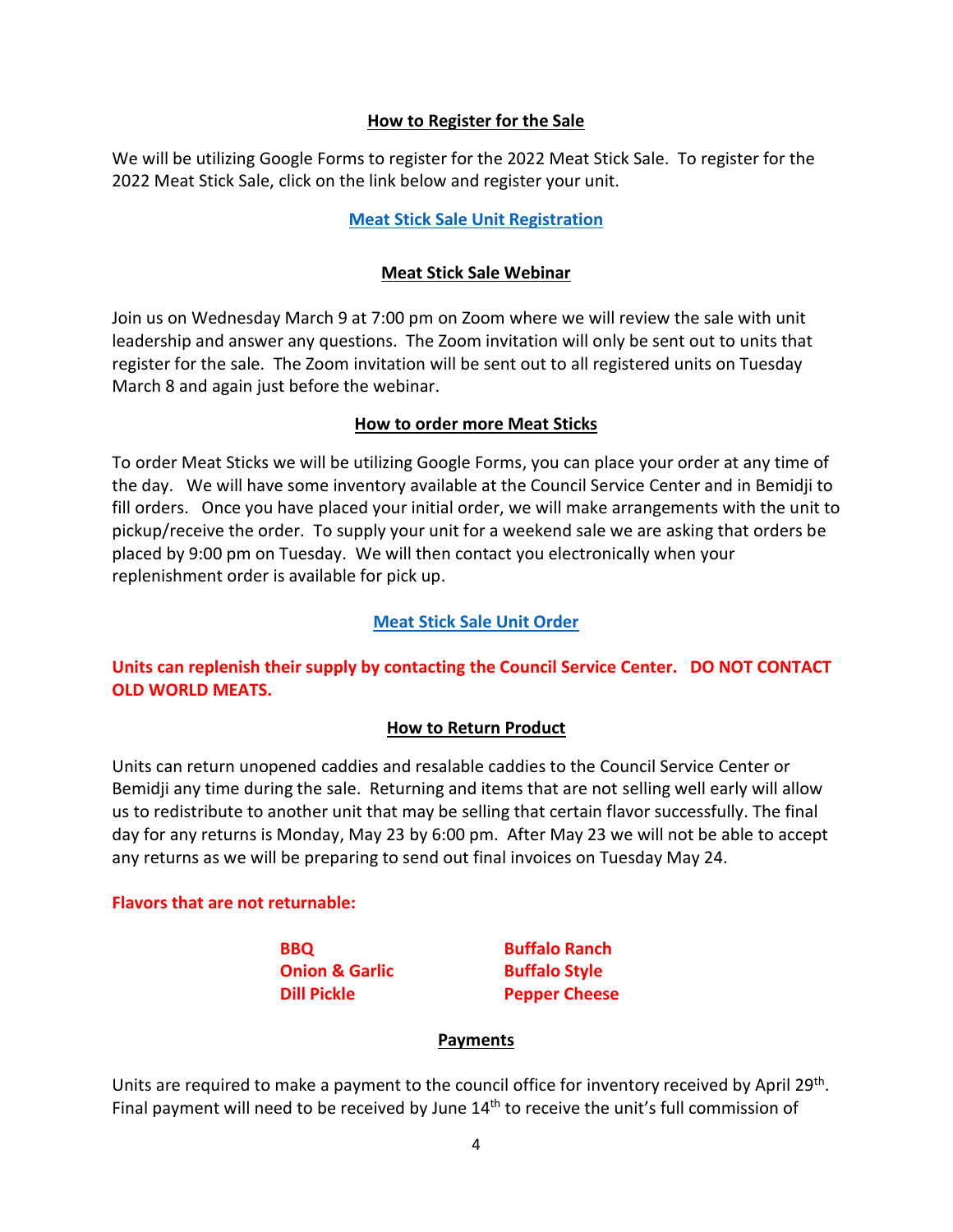\$7.00 per caddy by check or you can call the Council Service Center with a debit card. Any payment received after June 14<sup>th</sup> the unit will earn a commission of \$5.00 per caddy.

## **Selling Suggestions**

The meat sticks are an easy sell for all units and practically sell themselves with a little effort. Use the experience that your unit has learned from selling popcorn and apply those same techniques to the meat stick sale. Make sure that you ask for permission and check for guidelines.

- $\hat{\mathcal{C}}$  Set up a table in front of a store
- $\bullet$  Sell at school ask teachers and friends
- Sell at a farmer's market
- $\mathscr{B}$  Sell at a boat dock
- $\mathscr{C}$  Sell at a fishing store or sporting goods store
- <sup>**<sup>া</sup>**</sup> Sell door to door
- $\mathcal{L}$  Set up caddies at a business or where your work
	- o Auto repair show
	- o Breakroom of a business or factory
	- o High customer traffic areas
	- o Businesses

## **Donations**

It is likely that Scouts will receive donations during the sale from customers that either pay extra or don't want the product but want to support Scouting. A Scout is "**Trustworthy**", and the unit is participating in a Council-sponsored fundraiser and will be on its "**Honor**" to share these donations 50/50 with the Council.

## **Tracking Sales**

The Council has prepared a Sales Tracking Sheet. A sample of it is included.

It is recommended that the Scout get at least a name and phone number from the customer for repeat sales. Each sale should be tracked on the Sales Tracking Sheet regardless of the amount of personal information they get from the customer. The sheet is useful for tracking both caddy sales and individual meat stick sales.

The unit should collect Sales Tracking Sheets from each Scout as they are completed and use them to account for the product each Scout has sold.

A separate ordering sheet will be used by the Council to track orders, sales, and returns by each Unit.